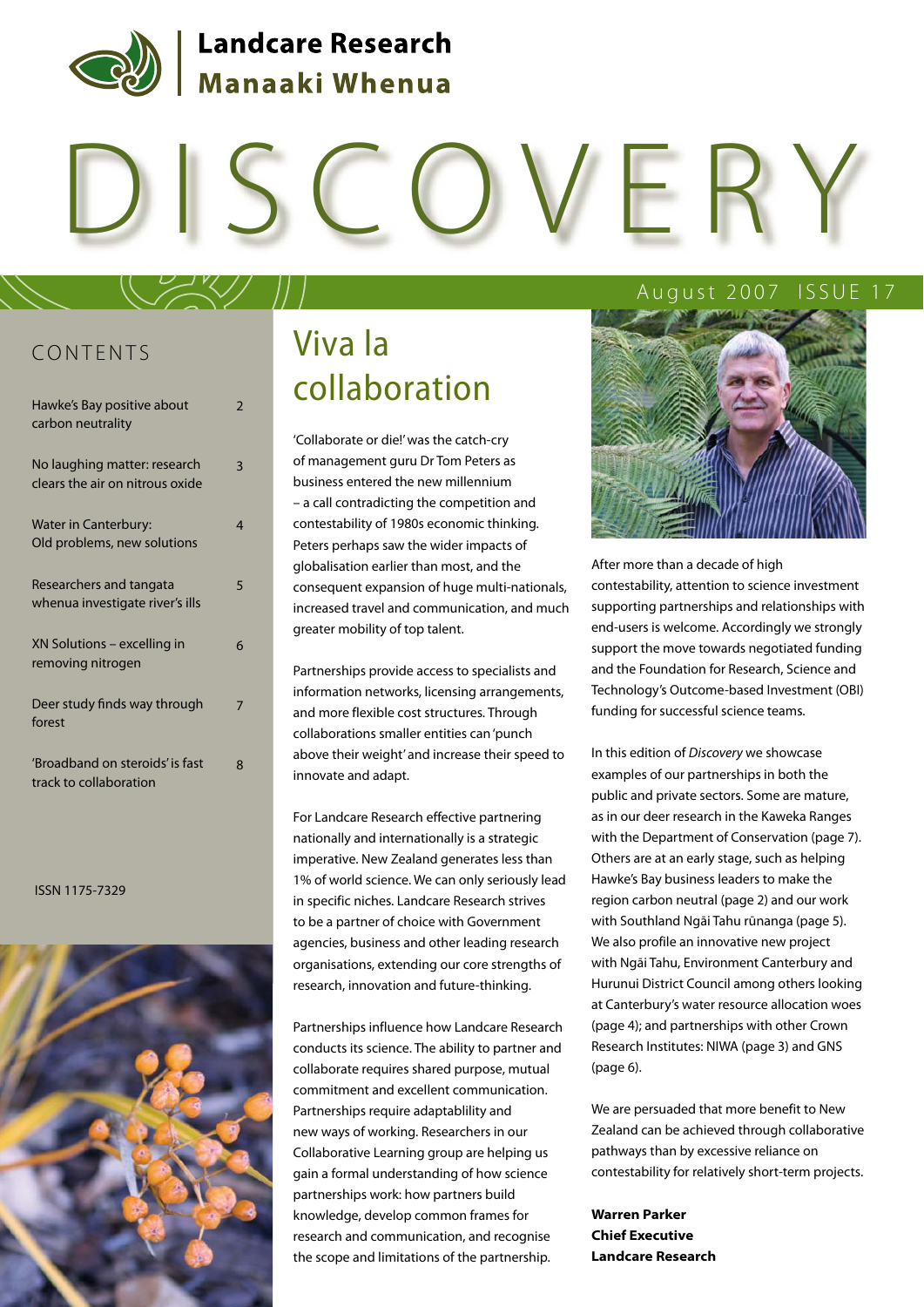## Hawke's Bay positive about carbon neutrality

Landcare Research is helping to 'neutralise' the Hawke's Bay, with a plan to snare a marketing advantage for the region.

Local leaders want Hawke's Bay to become carbon neutral. Landcare Research scientists are preparing a greenhouse gas (GHG) 'balance' showing the region's carbon status. They are also providing a toolkit for the region's major export industry – the wine industry – to become carbon neutral. Then they will draw up an action plan for helping the whole region to do the same.

The project is Hawke's Bay's response to the export threat of 'food miles' and the premiums offered by major UK supermarkets Sainsbury's and Tesco for sustainably produced products.

If carbon neutrality results in product price increases of just 1% for the region's horticultural exports, it will bring an extra \$23 million to the region's coffers per year.

The move to carbon neutrality is being spearheaded by Hawke's Bay Incorporated, the region's economic development, tourism and marketing organisation. Its efforts are backed by the Hawke's Bay

Regional Council, the Hastings District Council, and wine industry players.

Landcare Research senior economist Dr Suzie Greenhalgh is leading the research team working with Hawke's Bay Inc.

'Our regional GHG balance will look at key sectors including energy, waste, agriculture, forestry and industry,' Suzie says. ' There'll be presentations and workshops on carbon neutrality and improving GHG efficiency.

'Our GHG toolkit for wineries to reduce their emissions will be an abridged version of "Greening the Screen", our step-bystep environmental toolkit for the screen production industry. It will also draw on techniques we developed for the New Zealand Wine Company to certify Grove Mill and Sanctuary - the world's first carboNZero<sup>Cert™</sup> certified wines.

'We are doing case studies on four wineries, and talking with the wider industry to ensure these are representative. The work will be highly applicable to other wineries within Hawke's Bay and throughout New Zealand.

'Also, if the Hawke's Bay is able to say their wines are carbon neutral across the board, that would be a far larger drawcard than

> saying any one wine is.'

The last step will be an 'action plan' for the region as a whole, summarising some options for the region to pursue to address climate change and move towards becoming carbon neutral, if it is not already. The plan will also recommend the best ways to reduce emissions if needed.

Hawke's Bay Incorporated's Chief Executive Tom Hamilton met with the head of brand policy and sustainability and product developers and technologists of leading UK supermarkets in January to discuss the Hawke's Bay's position.

'The executives were pleased with the performance of the Grove Mill and Sanctuary wines. So they said to me, "how about if a whole region's products became carbon neutral?"

'The Hawke's Bay needs to go down this route because it's competing with high volumes from markets such as Chile and South Africa. If we are carbon neutral we can set a premium price, and keep step with competitors producing goods sustainably.

'European importers want to know four things. They want to know our products are safe to consume, ethically produced, sustainably produced, and carbon neutral. It's not a marketing ploy, and it's not something that's just going to go away.

'New Zealand exporters have tended to deny the importance of being carbon neutral. That's why we're working with Landcare Research to achieve this goal.'

#### **Contact:**

- **Suzie Greenhalgh** Landcare Research Auckland (09) 574 4132 greenhalghs@landcareresearch.co.nz
- **Tom Hamilton** Hawke's Bay Incorporated (06) 834 1918 tom@hbinc.co.nz

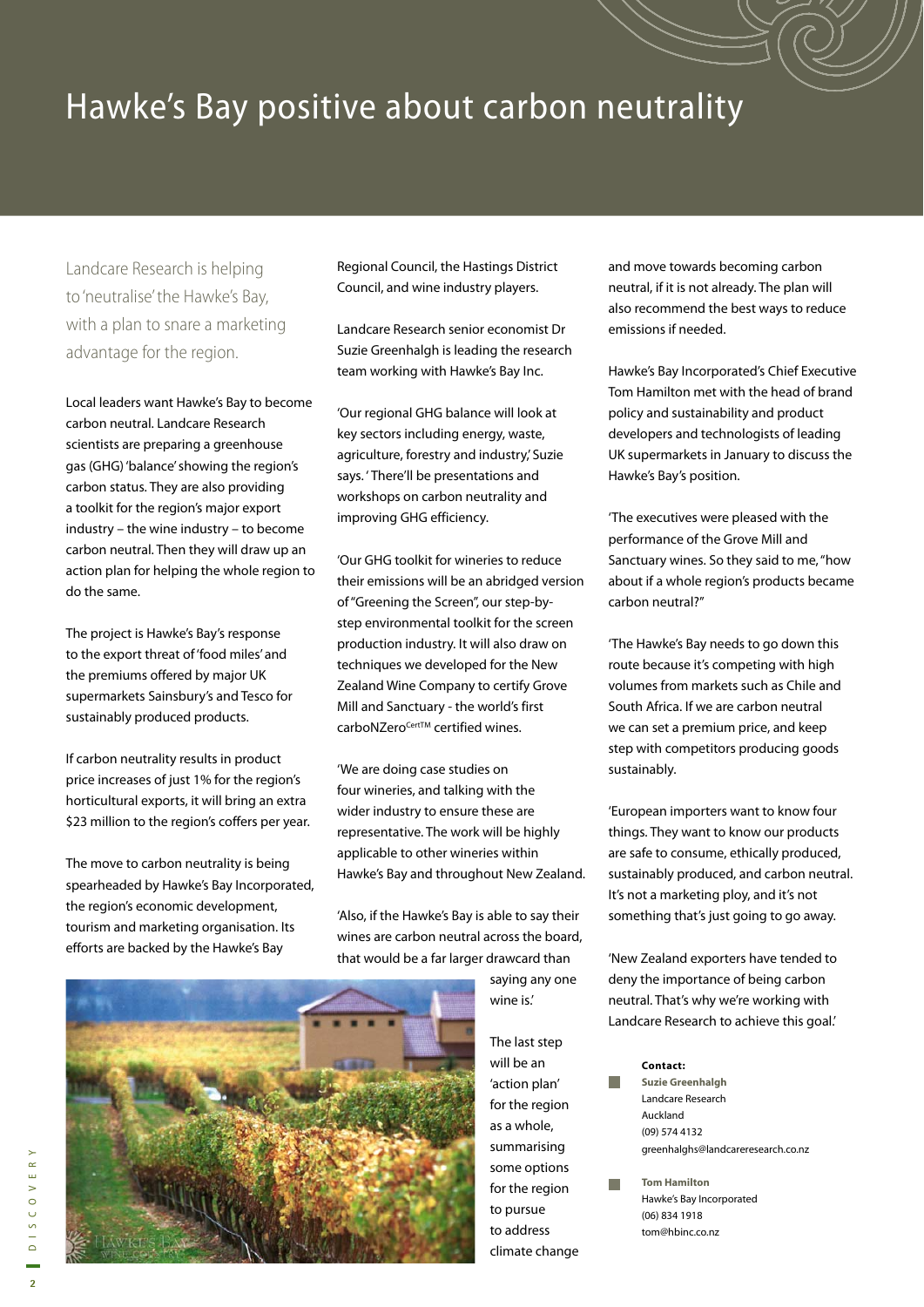# No laughing matter: research clears the air on nitrous oxide

In what is believed to be the first project of its type in the world, Landcare Research and NIWA, with help from Agriculture and Agri-Food Canada, are using a dual approach to measure the potent greenhouse gas nitrous oxide. This is helping researchers to know where to focus mitigation efforts, and whether these efforts are effective.

Nitrous oxide (N<sub>2</sub>O), also known as laughing gas, is 310 times more potent than carbon dioxide. It is generated from surplus nitrogen in soils, contributed mainly from grazing animal urine and nitrogen fertilisers. New Zealand's nitrous oxide emissions have increased by about 25% since 1990, so measuring and understanding variance in these emissions are increasingly important.

Landcare Research and NIWA are using a unique 'top down, bottom up' system to measure nitrous oxide outputs on dairy farms around the country (dairy farms produce more nitrous oxide than sheep farms). Landcare Research scientists

are focusing on the 'bottom up' – using chambers placed on the ground to trap and measure emissions from soil. This method works well at a small scale and is useful in analysing processes related to emissions.

NIWA brings expertise in 'top down' measurements – a 'micro-meteorological' approach, where nitrous oxide is measured in atmospheric gas samples at various heights, using a newly developed, customised laser. This method can be applied to a wider scale. The Canadian government department Agriculture and Agri-Food Canada is helping translate the top-down measurements.

Landcare Research scientist Dr Surinder Saggar says knowing this will help in planning mitigation options. He also says that using the two systems at once not only helps researchers compare the accuracy of the methods, but also helps transcend the limitations of each.

'The bottom-up approach requires a large number of chambers to cover a wide area and get a representative estimate. The top-down approach is also limited – for example, it doesn't work for hill country.



The project team, from left: Mike Kotkamp (NIWA), Elizabeth Pattey (Canada), Ross Martin (NIWA), Surinder Saggar, Rowena Moss (NIWA), Mike Harvey, Jagrati Singh (Landcare Research), and Tony Bromley (NIWA).

'The processes behind nitrous oxide emissions are complex. Irrigation or rain after grazing or fertiliser application can trigger bursts of nitrous oxide emissions. We need to know more about what percentage of nitrogen input into the soil comes out as nitrous oxide. Then we can know more about the impact of variables such as soil moisture, soil type, different grazing

regimes and climatic conditions like temperature and rainfall.

'We can also find out how effective the nitrification inhibitors on the market are proving to be, and where to focus the mitigation strategies.'

NIWA scientist Dr Mike Harvey says the collaboration has been very productive. 'By working together we are all better able to push ahead with the technology and get the most out of the research.'



'Bottom up' measurements: Tony Bromley (NIWA) and Jagrati Singh (Landcare Research) help to collect gas samples from chambers.



'Top down' measurements: air is sucked from two heights at high velocity and piped to a laser detector.

#### **Contact:**

**Surinder Saggar** Landcare Research Palmerston North (06) 353 4934 saggars@landcareresearch.co.nz

#### **Mike Harvey**

NIWA Wellington (04) 386 0308 m.harvey@niwa.co.nz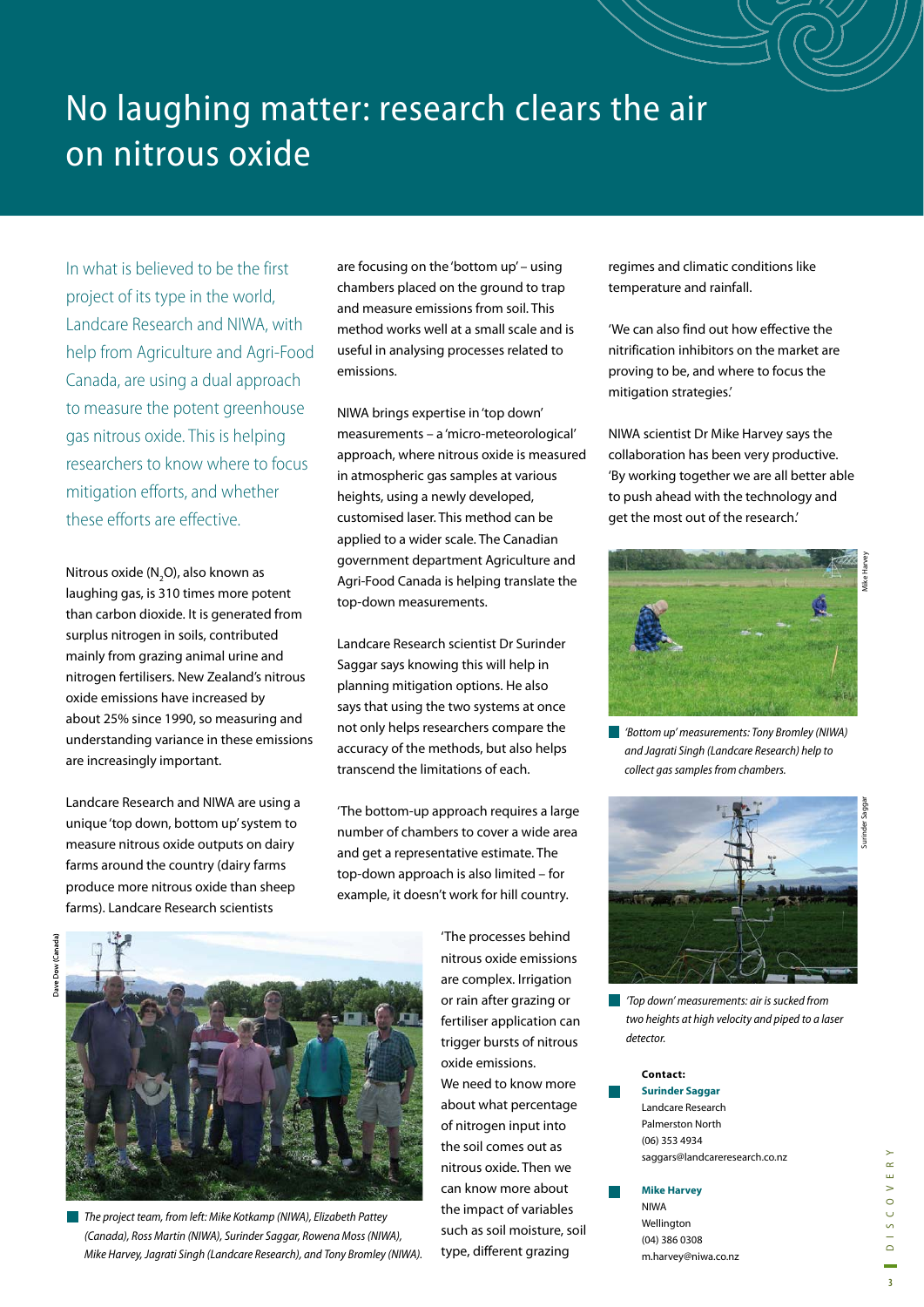## Water in Canterbury: Old problems, new solutions

New research on Canterbury's water woes has far-reaching aims: to improve cooperation on water management, and bridge rifts over managing water.

The Foundation for Research, Science and Technology has awarded \$1.8 million in funding over 4 years for a Landcare Research-led project called 'Old problems, new solutions'.

New Zealanders' livelihoods and wellbeing depends on sustainable use and management of water. Allocation of water resources in New Zealand is undertaken on a 'first-come, first-served' basis. However, this approach was developed in conditions of relative abundance.

Now there is conflict over the allocation of water, and councils find it hard to reconcile individual needs and views and find solutions acceptable to their communities. These issues are always harder when there is scientific uncertainty involved and the individual stakes are very high.

The project looks for new ways of dealing with contentious resource allocation

issues, with an initial focus on Canterbury's water supply worries. Participants include **Te Rūnanga o Ngāi Tahu, Environment Canterbury, Hurunui District Council, Enterprise North Canterbury and Christchurch City Council.** 

Landcare Research scientist Dr Bob Frame says traditionally discussion on these resources has been based on multiple single perspectives, which causes confusion and conflict. 'Landcare Research is leading efforts to understand multiple stakeholder perspectives.

'Policy makers have to face complex and difficult questions, for which they need appropriate support. How are they to integrate what hydrologists tell them, for example, with what lawyers, economists and community groups tell them?

'In our project all these perspectives are included, and therefore the science will be much more useable for policy makers.'

Bob says researchers are tackling water supply as a timely case study. 'However, our broad aim is to develop an interdisciplinary approach that we can use for other New Zealand natural resources under stress.'



Hurunui District Council Chief Executive Paddy Clifford says the project has important implications for his drought-prone district.

'The Hurunui district has the third highest economic growth in the country

through viticulture, tourism and increased employment. But this growth is dependent on water.

'The collaboration will bring key stakeholder groups together. It will enhance everyone's understanding of the complex issues surrounding sustainable management of a precious resource.

'It will help council's planning, and will help council support businesses and communities in their own development and planning.'

Te Rūnanga o Ngāi Tahu is leading a segment of the research that focuses on the relevance of traditional Māori knowledge and values. Brett Ellison (Ngāi Tahu) will be studying this.

'I'll be researching the extent to which Māori views and Ngāi Tahu views in particular are heard at a policy level. Māori believe their spiritual and cultural values for water can play an important role in the wider discussion about sustainable water management', Brett says.

'The multi-disciplinary nature of the project will allow a frank and open discussion about these resources, and will encourage communities to work together.'

> **Bob Frame** Landcare Research Lincoln (03) 321 9673 frameb@landcareresearch.co.nz

**Contact:**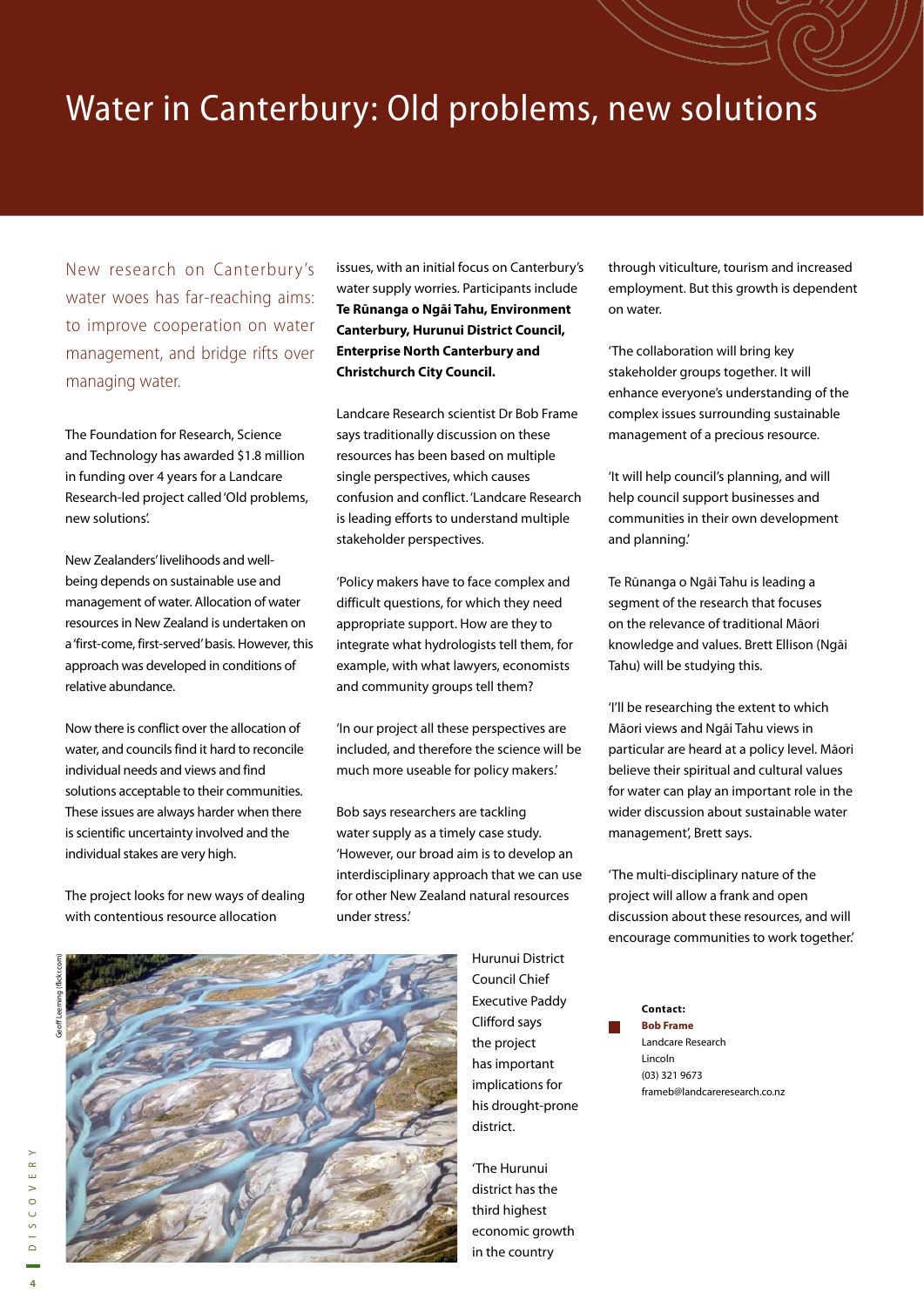# Researchers and tangata whenua investigate river's ills

Landcare Research and Southland Ngāi Tahu representatives are using Western science and Māori monitoring methods to investigate the health of a river and its fish. The results will help the formation of a management plan for part of the river.

The Mataura River is a lifeline to several hapū, and contains prized fish such as kanakana (lampreys), tuna (eels), and toitoi (bullies). Originating in the mountains of Central Otago and flowing past Gore and Mataura townships to Toetoes Bay, its upper reaches are relatively pristine. But tangata whenua are worried about multiple stressors on the river. Research will focus on discharges from the freezing works, fibreboard factory, milk plant and sewage treatment plants that line the middle and lower stretches of the river; and also on stormwater and agricultural runoff.

In collaboration with Te Ao Mārama, a resource management company that looks after the interests of the four Southland rūnanga, researchers from Landcare Research, Ngāi Tahu and HortResearch are studying various sites from the river's source to the sea. Three sites are within a 10-kilometre stretch that receives industrial discharge. The Ministry of Fisheries designated this stretch as New Zealand's first freshwater mātaitai (fishing reserve) under the care of the local Hokonui Rūnanga.

Ngāi Tahu researcher Craig Pauling is using Ngāi Tahu-specific techniques to provide information on the present state of the river. This involves interviews, visual observations and cultural indices, such as the degree of cultural significance of a site. Meanwhile, HortResearch and Landcare Research scientists will be measuring for the presence of chemical residues in kanakana and tuna caught from the river. Other tuna will be captured from tributaries feeding into the Mataura, and placed in clean water to 'flush out' any contaminants. They will then be placed in cages in the Mataura for 3 to 4 weeks, and analysed for chemical residues.



Going with the flow: Members of the research team Grant Northcott (HortResearch), Rodney Trainor (tangata whenua) and Louis Tremblay (Landcare Research) discuss their work at a study site on the Mataura River. The Mataura freezing works, which discharges wastewater into the river, is on the opposite bank.

Landcare Research scientist Dr Jamie Ataria (Rongomaiwahine, Ngāti Kahungunu, Ngāti Tuwharetoa) says the partnerships formed during the project are aiding the research.

'The project had humble beginnings, and the huge amount of donated time, equipment and facilities will help our research to help tangata whenua.'

Rewi Anglem (Ngāi Tahu) is kaiwhakahaere (administrator, manager) for the Hokonui Rūnanga, and is working closely with the researchers. Rewi says although it is early days, he is optimistic about the project's impacts.

'I see it as very positive. It will help tangata whenua formulate a management plan for the mātaitai. We want the river back to the state it was in pre-1870, before humans introduced pollutants.'

Rodney Trainor (Ngāi Tahu) is a technical advisor for the project. Rodney describes the study area as 'one of the worst stretches of river in New Zealand,

with almost every possible source of discharge going into it.'

'We eat the fish, but is that safe or not? We've never really known, but we'll start to get a picture after the first sampling is done.

'The project will have huge advantages for Ngāi Tahu. As well as helping us put our plans in place, it will give us concrete findings to take to our local councils, who will be working in conjunction with us.'

This research is funded by Ngā Pae o Te Māramatanga.

**Contact: Jamie Ataria** Landcare Research Lincoln (03) 321 9606 atariaJ@landcareresearch.co.nz

#### **Rewi Anglem**

Hokonui Runanga Ngai Tahu (03) 208 7954 hokonui@xtra.co.nz

**Rodney Trainor** 021 230 1601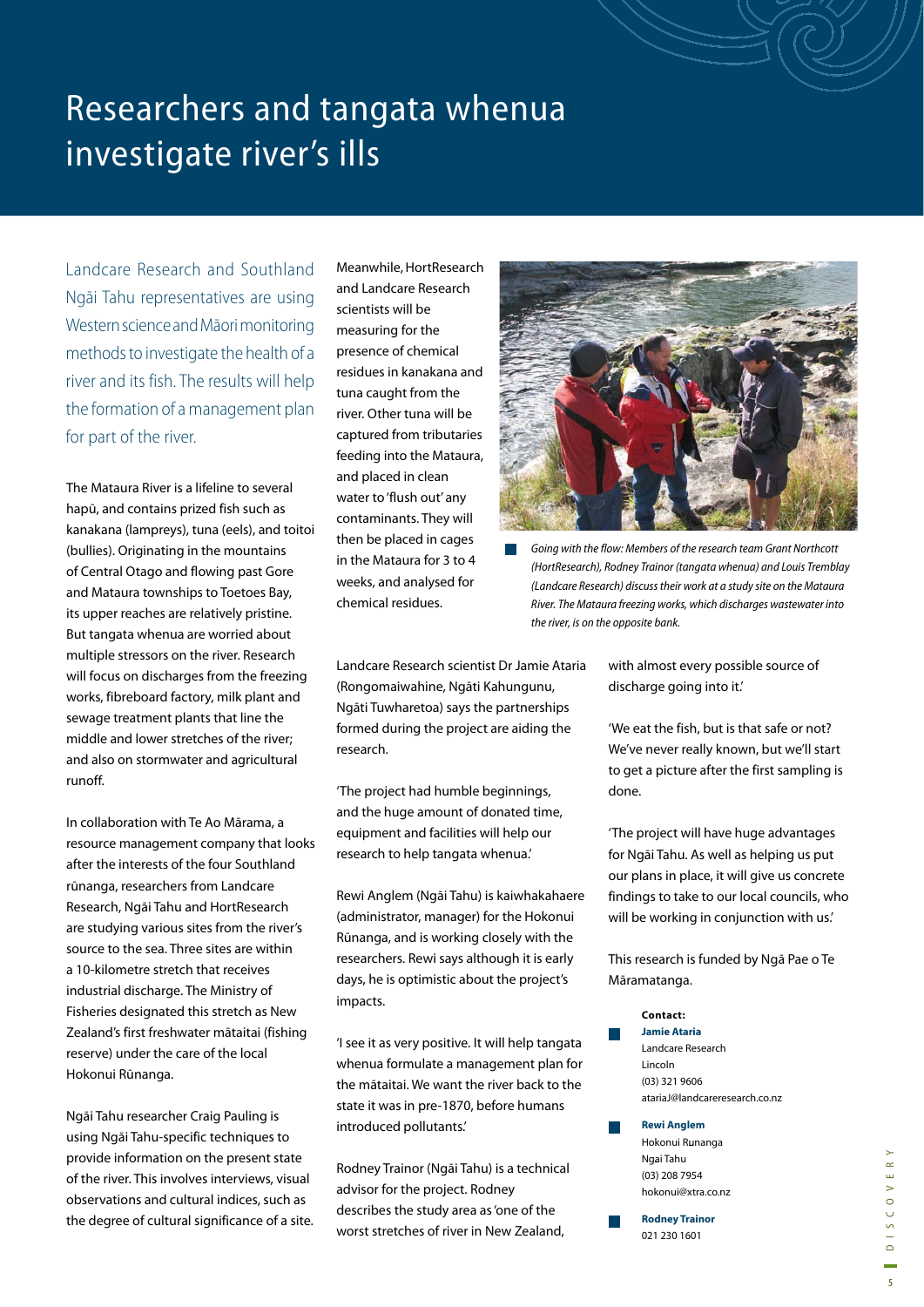# XN Solutions – excelling in removing nitrogen

A joint initiative is using small agents – woodchips and microbes – to help councils and industry tackle one of our biggest pollution problems.

Increased rural production in the last few decades has seen dramatic increases in nitrogen input into our environment, but there has been little corresponding effort to develop mitigation tools to manage environmental effects.

Even small amounts of nitrogen escaping into waterways can have adverse effects, and Lakes Taupo and Rotorua are dramatic examples. Current treatments generally struggle to remove all nitrogen from wastewaters.

XN Solutions is a joint initiative between GNS, Landcare Research and the University of Waikato. After assessing the waste problem, XN Solutions design and construct denitrification beds. Nitrified water is passed through carbon-based

material (mainly sawdust) and microbes reduce the nitrate to nitrogen gas.

The lifespan of a denitrification bed is about 10 years, and little maintenance is needed.

Project manager Graeme Anderson describes the system as 'bolt-on' technology to complement standard systems wherever there is a particular problem with nitrates and minimal budget to alleviate the problem.

A pilot plant is being used in the recent municipal wastewater treatment installation in Taupo's satellite subdivision of Kinloch, and is showing almost complete removal of nitrogen from wastewater, despite large variations in volumes treated. The Taupo District Council has reproduced the design in the new wastewater treatment plant at Motutere.

XN Solutions is also designing beds for the Thames Coromandel District Council, to complement wastewater treatment upgrades planned for Whangamata.

Hydroponic greenhouses and dairying operations can also benefit from this relatively simple technology.

'We are working with New Zealand Hothouses' large-scale Bombay and Karaka sites, treating waste hydroponic solutions,' Graeme says.

Taupo District Council engineer Colin Light says the carbon beds show promise for the small communities springing up around Taupo.

'During the establishment of the first one at Kinloch, we made several adjustments to the engineering and chip size, but we established a design that finally proved to be very effective. It's quite an achievement to be on the catchment on the lake edge and to be able to say you can remove all the nitrogen.

'The beds are quite cheap, and if they last 5 to 10 years, they will be very useful.'



**Contact: Graeme Anderson** Landcare Research Hamilton (07) 859 3798 andersong@landcareresearch.co.nz

**Colin Light** Taupo District Council (07) 376 0899 clight@taupo.govt.nz

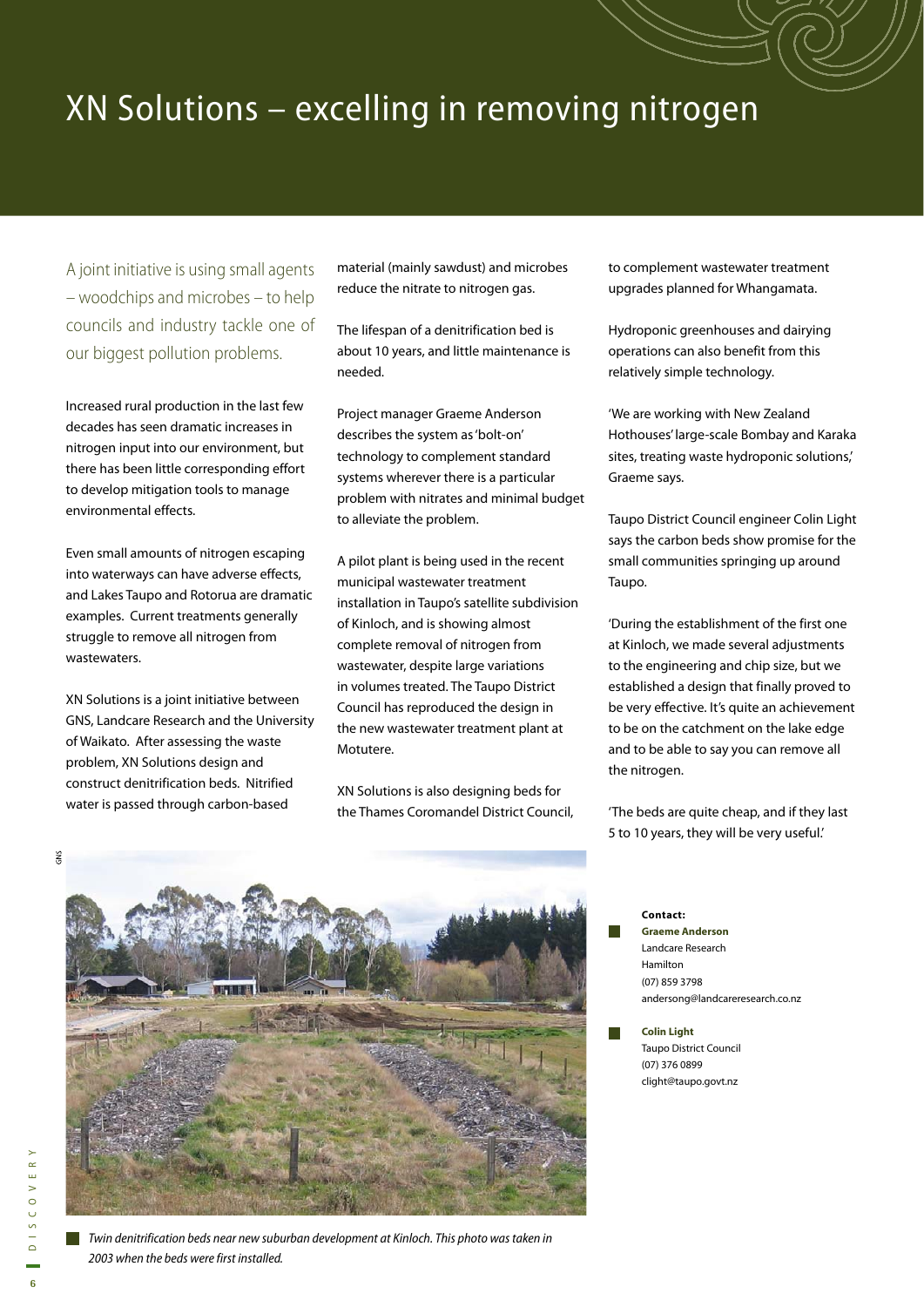# Deer study finds way through forest

The findings of a major report on the consequences of deer control on native mountain beech may help forests recover from natural disturbance, and also help the Department of Conservation and hunters pave a way forward.

Sika deer, which are popular with hunters, make up about 90% of the hunting stock of the Kaweka Ranges, inland between Napier and Taupo. But the Landcare Research report demonstrates that mountain beech seedling growth and mortality are affected both directly and indirectly by deer browsing.

Landcare Research was contracted by DOC to help estimate the impact of deer control options on mountain beech in Kaweka Forest Park. Storms and insect attacks have damaged mountain beech trees, and parts of the forest were opened up and have not been regenerating well.

The project is believed to be the most intensive of its kind ever carried out in New Zealand. Data used in the final report were meticulously collected by DOC staff over 7 years, and analysed and interpreted by a Landcare Research team: Drs Rob Allen, Sarah Richardson and Wendy Ruscoe, and Dr Richard Duncan of Lincoln University.

Wendy Ruscoe says about 16% of the mountain beech forest is in an open canopy state (the norm in New Zealand beech forest is 8%). Only about 5% of the beech forest has enough saplings above deer browse height to allow future canopy formation.

'Saplings need to be taller than about 1.35 metres so deer can't chomp the tops off

them, and stunt them into bonsai trees,' Wendy says.

The research team used statistical and predictive modelling to analyse the effects of deer control options on the forest in an open canopy state. Mountain beech recovered most quickly when deer were fenced out entirely; most slowly under recreational hunting alone; and in between with aerial hunting.

'If deer are fenced out of the forest, the percentage of damaged open forest will on average drop to 8% in 100 years. Under aerial shooting, it will stay relatively constant at about 15%. With recreational shooting alone, our best models show this figure could be 25% in 100 years.

'So although 16% open canopy may not sound like much now, as mature trees die, and if nothing is done to control deer, the consequences could be severe. 'As well as the obvious impacts on beech forest and native biodiversity, an increase in open forest will encourage weeds, and will lead to a reduction in carbon storage.'

DOC has the dual goals of protecting the forest and providing a quality experience for hunters. DOC's Hawke's Bay Area Manager Ken Hunt says the research is widely recognised as one of the longest, most intensively researched deer control projects ever.

'Landcare Research's analyses of our raw data are an important source of information on which to base the ongoing discussions DOC has with hunter liaison groups.

'The fact that DOC and hunters can find common ground in Landcare Research's work speaks volumes for the careful and rigorous way the analyses were prepared and presented.'

**The full report,** *Consequences of deer control for Kaweka mountain beech forest dynamics,* **is available online:** 

http://www.doc.govt.nz/templates/ MultiPageDocumentTOC.aspx?id=42618



 $\Box$ 'Bonsai beech' – beech trees stunted by deer browsing. Some of these are up to 50 years old.



 Landcare Research's Dr Rob Allen inspects a regenerating sapling inside a deer exclosure.

#### **Contact:**

**Wendy Ruscoe**  Landcare Research Lincoln (03) 321 9792 ruscoew@landcareresearch.co.nz

#### **Ken Hunt** DOC

03 305 0098 kghunt@doc.govt.nz